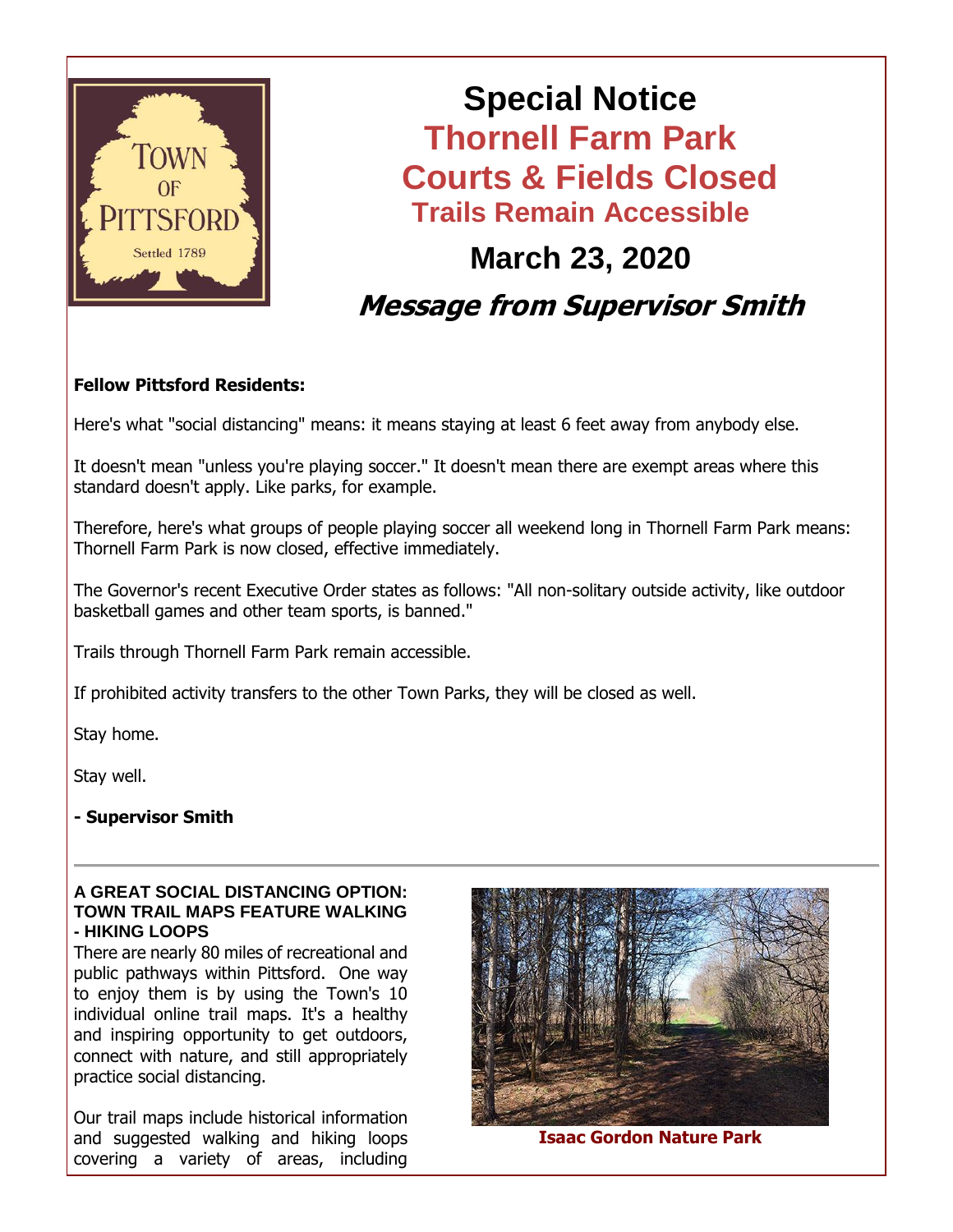pathways in Thornell Farm Park and Isaac Gordon Nature Park, along Irondequoit Creek, and several along the Erie Canal. There's also a full map featuring all of our Town Trails and Walkways.

Use the following link to our [online trail maps,](http://r20.rs6.net/tn.jsp?f=001mhFeMSZ6kGClnqxkEc_RjYwSi7tE_9btHdE8jTaXPU8q9rhNKaEWKtEMIjwEeD8PbufOgMhsFiEm8mX8sRcFV-B_6-5366ydgcWYUL2JpZFBzeX8kJNjEl0aAVtkVlrYS6PmDfxEwVAotuOPKt7vj4en9AOKHyEbi5dOKERZhfAHeun1NLVPGhvx6AjBJlY47vMRHKebunDqu_5XI5SssNlcHcxYHBWGEZHJN05QENlRyBCn_YOCf7irehYy0sCaEqUWd8gfDCunlmom8ndO1JVUs5liKvH9_ccEjKeF3jnapvFUVfpq5EBv43BC8T-FlCOU9JKrmpKieiZANiFM2j59B_cj1ZTgwuYj0um9qvhIs_4rTU3u-86A4H2W_wIPy1q461KzmR2gpAiIL4ZNtI_fUm2JcOpPPQrKdQxiUL2SH2CSHVzIqdJAtGtLnRqha9WEMvyvPDP5gBvJknEug80XtXN0K07fm51F7EN-1SBgUROoWBWWmLZGJkiogjP19OhHS2Ln9DPzKM6kw5b9xRSwXjkoe55zotiLH1TVFryQ1W5dTLvcJQ==&c=trNQ_npdFKaClASaT6ynMCZL5_3z51WXRXdQujf_y4bl-mKzHG40ng==&ch=Ts4GhH3KjIEivIS2BvN036VP0B-ddlyii7N44RgPqCTBbppoPoel-Q==) find them at [www.townofpittsford.org/trailsandwalkways,](http://r20.rs6.net/tn.jsp?f=001mhFeMSZ6kGClnqxkEc_RjYwSi7tE_9btHdE8jTaXPU8q9rhNKaEWKtEMIjwEeD8PbufOgMhsFiEm8mX8sRcFV-B_6-5366ydgcWYUL2JpZFBzeX8kJNjEl0aAVtkVlrYS6PmDfxEwVAotuOPKt7vj4en9AOKHyEbi5dOKERZhfAHeun1NLVPGhvx6AjBJlY47vMRHKebunDqu_5XI5SssNlcHcxYHBWGEZHJN05QENlRyBCn_YOCf7irehYy0sCaEqUWd8gfDCunlmom8ndO1JVUs5liKvH9_ccEjKeF3jnapvFUVfpq5EBv43BC8T-FlCOU9JKrmpKieiZANiFM2j59B_cj1ZTgwuYj0um9qvhIs_4rTU3u-86A4H2W_wIPy1q461KzmR2gpAiIL4ZNtI_fUm2JcOpPPQrKdQxiUL2SH2CSHVzIqdJAtGtLnRqha9WEMvyvPDP5gBvJknEug80XtXN0K07fm51F7EN-1SBgUROoWBWWmLZGJkiogjP19OhHS2Ln9DPzKM6kw5b9xRSwXjkoe55zotiLH1TVFryQ1W5dTLvcJQ==&c=trNQ_npdFKaClASaT6ynMCZL5_3z51WXRXdQujf_y4bl-mKzHG40ng==&ch=Ts4GhH3KjIEivIS2BvN036VP0B-ddlyii7N44RgPqCTBbppoPoel-Q==) or click the Parks and Trails web page link under the "About Pittsford" tab on the Town website. The maps are in PDF form and can be downloaded or printed.

Whether you are interested in hiking, biking or a leisurely walk, our parks and trails offer wonderful opportunities to be active and to enjoy Pittsford's natural beauty!

## **Town Facility Closures**

**Spiegel Pittsford Community Center** - building is closed and all programs canceled until further notice.

**Pittsford Community Library** - building is closed and all programs canceled until further notice, online resources available at [www.townofpittsford.org/home-library-resources.](http://r20.rs6.net/tn.jsp?f=001mhFeMSZ6kGClnqxkEc_RjYwSi7tE_9btHdE8jTaXPU8q9rhNKaEWKoCQBkpa0Co_LNX41uorSV59wc-8M0r4x0Lg2Q8ZFwoHKuKDmXfOv3NVI1vsdT_AlQdkb1PtIv0g-SZ-GvjXqv3tz6WxZAPn-RNvy1y36rAMjWjFhWp6Y-Ba2A2Y7cqLLU2t0JOATSHIr4pb5pDa-vq6reugpoVpB-r4utkNbdUBSXuJxA_B3P8SMuXWnxLth3pkgtKsS7WPE_KQ4uhvp-_aPYmailUgtZwGGT_OLk_xRCflNPXrBTme0GWVV_qwUbDXrNTG-YX1P60KJ1U1lg2CX5yPdvASq6F86ATUkUyKEUmKEXj_CWYmUMppSkPk71MA7vJk5GQnMJjnlNoquTs2gTc1TlWSj0vkHWHFkbq6MFwwtbNR3-W0x96DKH-G3PU_o-uQFG3botP-X7WcQs1gPjdSXTEM1-8PbmevIX0Nq_8HDcIwOfQKqFsM4uAD8pqj0DWOGZF3xC16u7w4PPebdJL4K8FCseyp_dfsZYzcg05qzWvHJzrGwaD_cTp3dA==&c=trNQ_npdFKaClASaT6ynMCZL5_3z51WXRXdQujf_y4bl-mKzHG40ng==&ch=Ts4GhH3KjIEivIS2BvN036VP0B-ddlyii7N44RgPqCTBbppoPoel-Q==) For virtual children's programming check the Library's Facebook page [www.facebook.com/PittsfordLibrary/.](http://r20.rs6.net/tn.jsp?f=001mhFeMSZ6kGClnqxkEc_RjYwSi7tE_9btHdE8jTaXPU8q9rhNKaEWKvRx0YEEdU3A-f3yNl5bH9jEp6Ddq9i53JKK-93Sjy3bX4RHYyn6ANRiKNGa4lE_JDWQ0PxhnGHxNRZHrbFO0aLCes80lhrSSCw0Qj-u26Ogz-ca_kAN2snPWpOdiyaWlwTeYoL0X29UNgTsduFg-oQ=&c=trNQ_npdFKaClASaT6ynMCZL5_3z51WXRXdQujf_y4bl-mKzHG40ng==&ch=Ts4GhH3KjIEivIS2BvN036VP0B-ddlyii7N44RgPqCTBbppoPoel-Q==) The Book Drop return area is closed. All items checked out after February 3 will now have a due date of May 18 and can be returned then. For other updates visit the Library's Updates page at [https://tinyurl.com/vg242of.](http://r20.rs6.net/tn.jsp?f=001mhFeMSZ6kGClnqxkEc_RjYwSi7tE_9btHdE8jTaXPU8q9rhNKaEWKvRx0YEEdU3A_3HtLOkZKrGSikj1v30sG88lZtEhOEkmaNYUEjIUYr8fMZ8f1V8lrku1X_2iJyw8BcNGk5xf268SP7LlBXqB-tJ2ABD6eGs4px4b3Nudsq80S7ki6qqJ8A==&c=trNQ_npdFKaClASaT6ynMCZL5_3z51WXRXdQujf_y4bl-mKzHG40ng==&ch=Ts4GhH3KjIEivIS2BvN036VP0B-ddlyii7N44RgPqCTBbppoPoel-Q==)

**Town Hall** building is closed to the public until further notice but remains staffed to handle business online and by mail, phone, email and the "drop slot" to the right of the front door of Town Hall.

**Town Clerk:** All services of the Town Clerk are available online, by mail, phone and email. If necessary, an appointment can be arranged. Contact at 248-6214 or Idillon@townofpittsford.org, mail materials to Pittsford Town Clerk's Office, 11 South Main Street, Pittsford NY 14534. Services info at [www.townofpittsford.org/home-clerk.](http://r20.rs6.net/tn.jsp?f=001mhFeMSZ6kGClnqxkEc_RjYwSi7tE_9btHdE8jTaXPU8q9rhNKaEWKoCQBkpa0Co_7VIfLcT1Q9W5xnQjCbSENIE-khFcAG21E6XWyHJb7FAQFX5R0g18LhgHKYM1nFraJvS-3h4hhFt6pc8UPGSoADe5X2d06c1YOexBngE5K9ra-yWosmVv25Tu1ZDDhOW-2uxSLqlFQOCKcBhe0CXV0XWBFBOqucOm2ltJ0tj-qsm44WVJVJWP-BClY7e_b5AbwcgEA41ylKQ_smsb5YEPFmN5YixoGVON-mpb85cfzUzqNCvUI1s44NBS0vx0zilg2qpCruLG13qDwvT0_UIqXjwWuYzHhHpHCnlTVwxjbIbF7ObC0QxVESXuOOL3a7adCES5ZPdwHCGn8w3Fyg48A9LSWxawH7kWHnz-A8AaCmFffpRjzRC0zK40V8WrruzgXpe6udHNnNawsFPGEDDX938maIETZZeHPgpHZDMVgf2Hu32ylLXske8zJyatq71fE4Su5SC9pO0r-ZeF72I3ISh7Ikx9r7ixJM81T2R2WMc=&c=trNQ_npdFKaClASaT6ynMCZL5_3z51WXRXdQujf_y4bl-mKzHG40ng==&ch=Ts4GhH3KjIEivIS2BvN036VP0B-ddlyii7N44RgPqCTBbppoPoel-Q==)

**All Town Playgrounds:** are closed until further notice as it is not possible to keep equipment appropriately sanitized after every use.

**All Town Parks:** all athletic fields and courts are closed to all groups of any size; the trails remain accessible.

**Thornell Farm Park:** all fields and courts are closed; trails and walkways remain accessible.

**King's Bend Park Lodges and the Mile Post School:** are closed to the public until further notice, as these sites are being used as Public Works crew operation centers.

**Building Department:** exterior building inspection and permits for new construction available by appointment only; call 248-6250. Interior inspections and permits for occupied homes are suspended until further notice.

**Town Court:** By order of the Chief Administrative Judge of the State of New York, Town Court is closed until further notice.

**Monroe County Services at Town facilities:** The County has suspended until further notice Mobile DMV service at Pittsford Town Court and Passport Services at Town Hall.